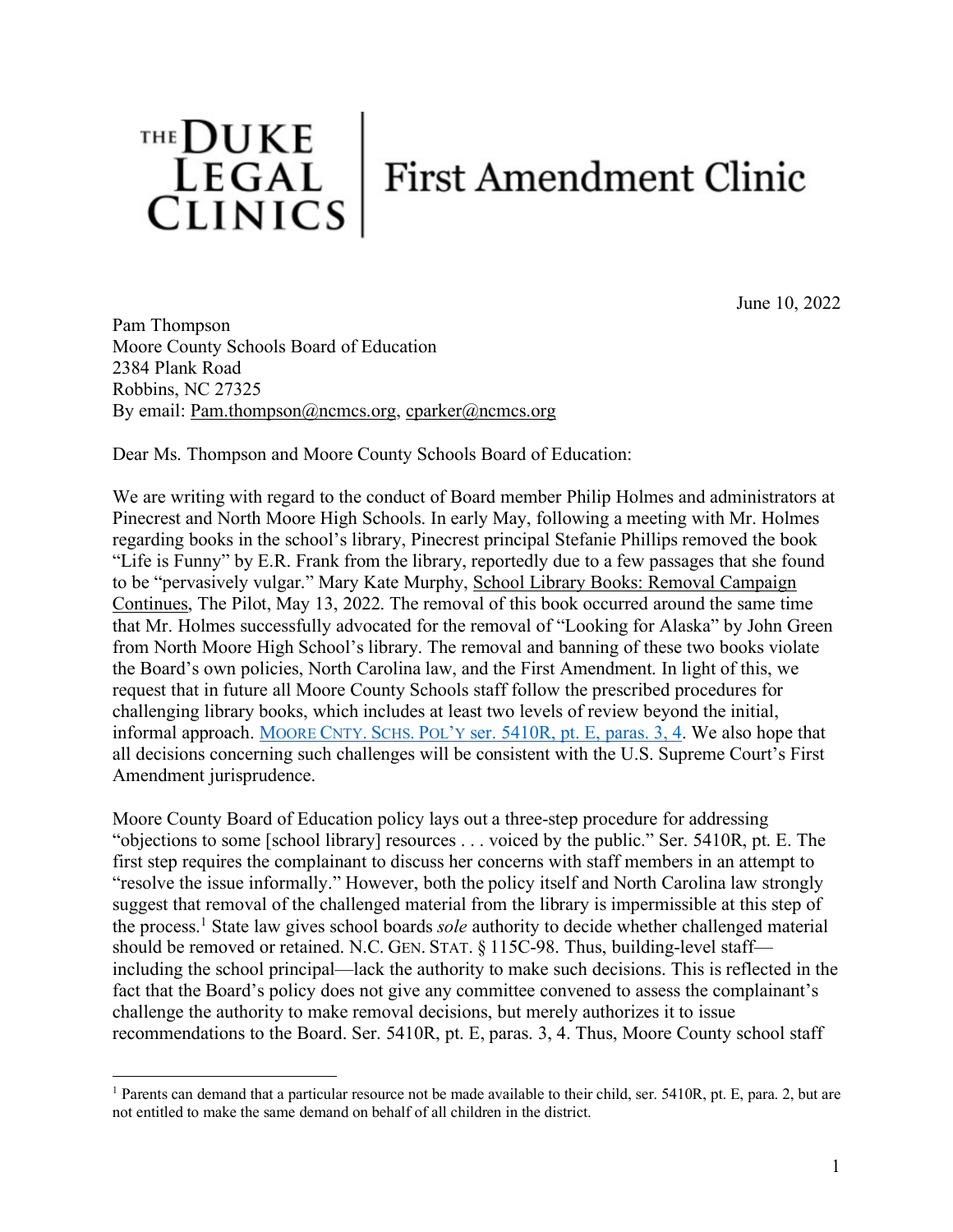who removed books from libraries after informal meetings with Mr. Holmes or any other concerned citizen violated the Board's policies and North Carolina law.

In addition, Board policy guarantees that each complaint will receive "due process," which requires, in this instance, a public hearing on the matter. *Id.* Numerous courts, including the U.S. Supreme Court, have held that due process requires "notice reasonably calculated, under all the circumstances, to apprise interested parties of the pendency of the action and afford them an opportunity to present their objections." U.S. Aid Funds, Inc. v. Espinosa, 559 U.S. 260, 272 (2010) (quoting Mullane v. Cent. Hanover Bank & Tr. Co., 339 U.S. 306, 314 (1950)); *see also*  Am. Civ. Liberties Union of Fla., Inc. v. Miami-Dade Cnty. Sch. Bd., 557 F.3d 1177, 1229 (11th. Cir. 2009) (stating that "notice and an opportunity to be heard" is a "root requirement" of due process in a case concerning removal of books from a school library). Since all Moore County Schools students and their parents have an interest in school library books, the Board's due process guarantee requires it to conduct a public hearing when considering any removal demands. Clearly, no such hearing occurred in the instant case, in contravention of the Board's own policy of due process.

Furthermore, to the extent that school administrators removed books based on their personal beliefs, the removals violate the First Amendment. <sup>2</sup> The First Amendment prohibits school officials from taking books off school library shelves merely "because they dislike the ideas contained in those books and seek by their removal to 'prescribe what shall be orthodox in politics, nationalism, religion, or other matters of opinion.'" Bd. of Educ., Island Trees Union Free Sch. Dist. No. 26 v. Pico, 457 U.S. 853, 872 (1982) (plurality opinion) (quoting W. Va. Bd. of Educ. v. Barnette, 319 U.S. 624, 642 (1943)). The books caught in Mr. Holmes' crosshairs all address topics like transgender identity, homosexuality, and systemic racism in ways that some may find offensive. But it is well-established law that school officials do not have the discretion to "transmit community values" by removing library books based upon their "personal social, political, and moral views." *See, e.g.*, Case v. United Sch. Dist. No. 223, 908 F. Supp. 864, 876 (D. Kan. 1995).

Ms. Phillips cited the "pervasive vulgarity" of parts of "Life is Funny" as the reason for its removal, and Mr. Holmes has been quoted voicing similar concerns with that and other books. This reason is unlikely to stand up in court to justify removal here. First, to pass constitutional muster, the vulgarity that forms the basis of officials' decisions must be truly *pervasive*—not limited to a few sexually explicit passages, as appears to be the case in "Life is Funny." *Cf.* Pico, 457 U.S. at 890 (Burger, J., dissenting) (questioning why vulgarity must be "pervasive" to be constitutionally proscribed, rather than "concentrated in a single chapter or a single page"). Second, numerous courts have treated the failure of school boards to follow their own, established procedures as important evidence of constitutionally improper motivations. *See, e.g.*, Case, 908 F. Supp. at 876; Campbell v. St. Tammany Par. Sch. Bd., 64 F.3d 184, 190–91 (5th

 <sup>2</sup> The standards for free-speech claims under the North Carolina Constitution are substantially identical to those for free-speech claims under the federal constitution. *See, e.g.*, Munn-Goins v. Bd. of Trs. of Bladen Cmty. Coll., 658 F. Supp. 2d 713, 730 (E.D.N.C. 2009); State v. Petersilie, 432 S.E.2d 832, 841 (N.C. 1993); Evans v. Cowan, 510 S.E.2d 170, 175–76 (N.C. Ct. App. 1999); Lenzer v. Flaherty, 418 S.E.2d 276, 287–88 (N.C. Ct. App. 1992). Therefore, the conduct at issue here is likely violative of North Carolina's highest law as well as the First Amendment.